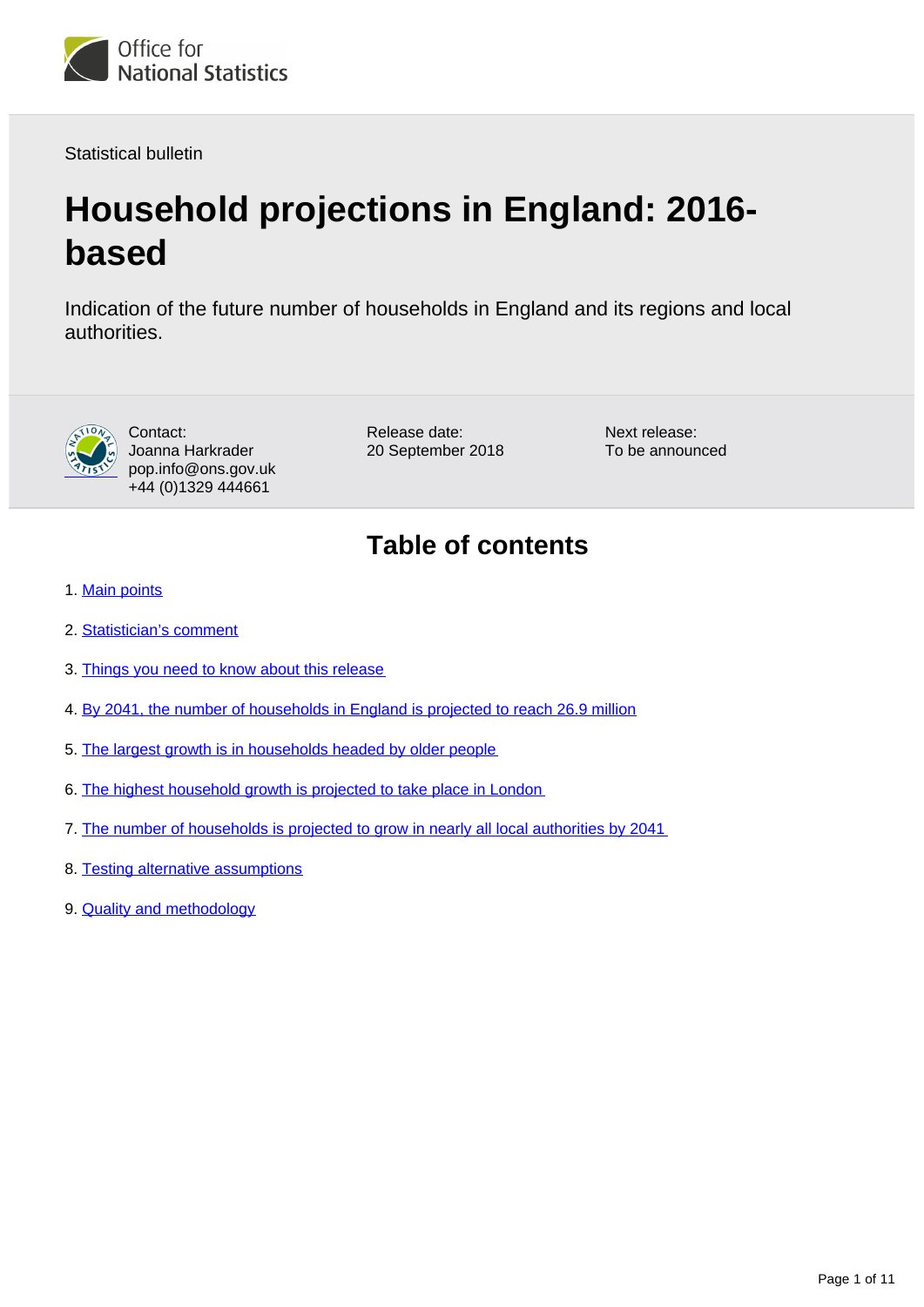# <span id="page-1-0"></span>**1 . Main points**

- The number of households in England is projected to increase by 4.0 million (17%) over the next 25 years, from 22.9 million in 2016 to 26.9 million in 2041.
- This equates to 159,000 additional households each year compared with the 210,000 previously projected.
- Households headed by someone aged 65 years and over account for 88% of the total growth in households between 2016 and 2041.
- The highest growth of households is projected to take place in London; while the North East is projected to have the slowest rate of household growth of all regions.
- Five of the ten local authorities with the highest rate of household growth are in London.

# <span id="page-1-1"></span>**2 . Statistician's comment**

"Today's figures show that the number of households in England is projected to increase by 4 million between 2016 and 2041, a slower growth than previously projected. This reflects lower projections of the population – notably assumptions around future births, how long we'll live and migration – and more up-to-date figures about living arrangements, such as living with parents or cohabiting.

"We project the majority of household growth over the next 25 years will be because of the rise in the number of households being headed by someone aged 65 years and over. This shows the impact an ageing population is having on household growth."

Joanna Harkrader, Centre for Ageing and Demography, Office for National Statistics.

### <span id="page-1-2"></span>**3 . Things you need to know about this release**

#### **What are household projections?**

The 2016-based household projections provide statistics on the potential future number of households in England and its local authorities up to 2041. They show the household numbers that would result if the assumptions based in previous demographic trends in population and household formation were to be realised in practice.

We publish household population projections every two years. These latest projections supersede the 2014based household projections. Breakdowns of overall projected numbers of households by household type are provisionally due to be published on 3 December 2018.

This is the first time Office for National Statistics has published household projections for England. They used to be published by the Ministry for Housing, Communities and Local Government (MHCLG). The 2016-based household projections for England have not yet been formally reviewed for compliance with the Code of Practice for Statistics since their transfer from MHCLG to ONS. The Office for Statistics Regulation will conduct this review in the near future.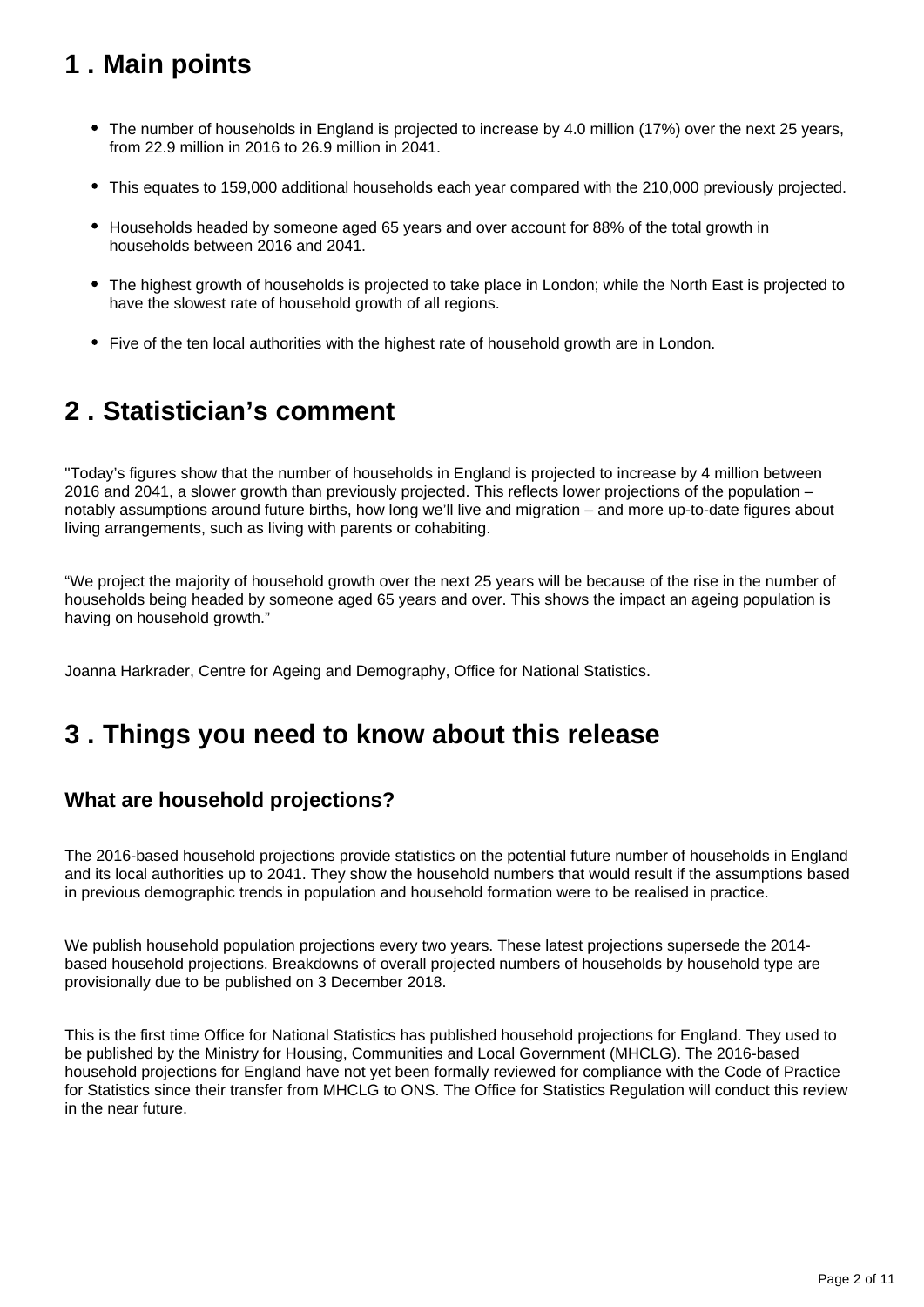Household projections are not forecasts. They do not attempt to predict the impact of future government or local policies, changing economic circumstances or other factors that may influence household growth, such as the number of houses built. Household projections are not a prediction or forecast of how many houses should be built in the future. Instead, they show how many additional households would form if the population of England keeps growing as it did between 2011 and 2016 and keeps forming households as it did between 2001 and 2011. Therefore, household projections should be used as a starting point for calculating the future housing needs of a local area.

The methodology for the 2016-based household projections takes the previous 2014-based methodology as its starting point, with changes being made to reflect changes in data availability over time and changing assumptions about household formation and population change. The changes made to the methodology between the 2016-based and 2014-based household projections are more wide-ranging than the changes made between the 2014-based and 2012-based household projections. For more information about the methodological changes, please refer to the [methodology document.](https://ons.gov.uk/peoplepopulationandcommunity/populationandmigration/populationprojections/methodologies/methodologyusedtoproducehouseholdprojectionsforengland2016based)

# <span id="page-2-0"></span>**4 . By 2041, the number of households in England is projected to reach 26.9 million**

Between 2016 and 2041, the number of households in England is projected to grow from 22.9 million to 26.9 million, an increase of 17% (4.0 million). This equates to an average of 159,000 additional households per year.

While the number of households is projected to grow, it is not expected to grow by as much as was previously projected. The 2014-based household projections projected on average 210,000 additional households per year, between the period 2014 to 2039 (Figure 1).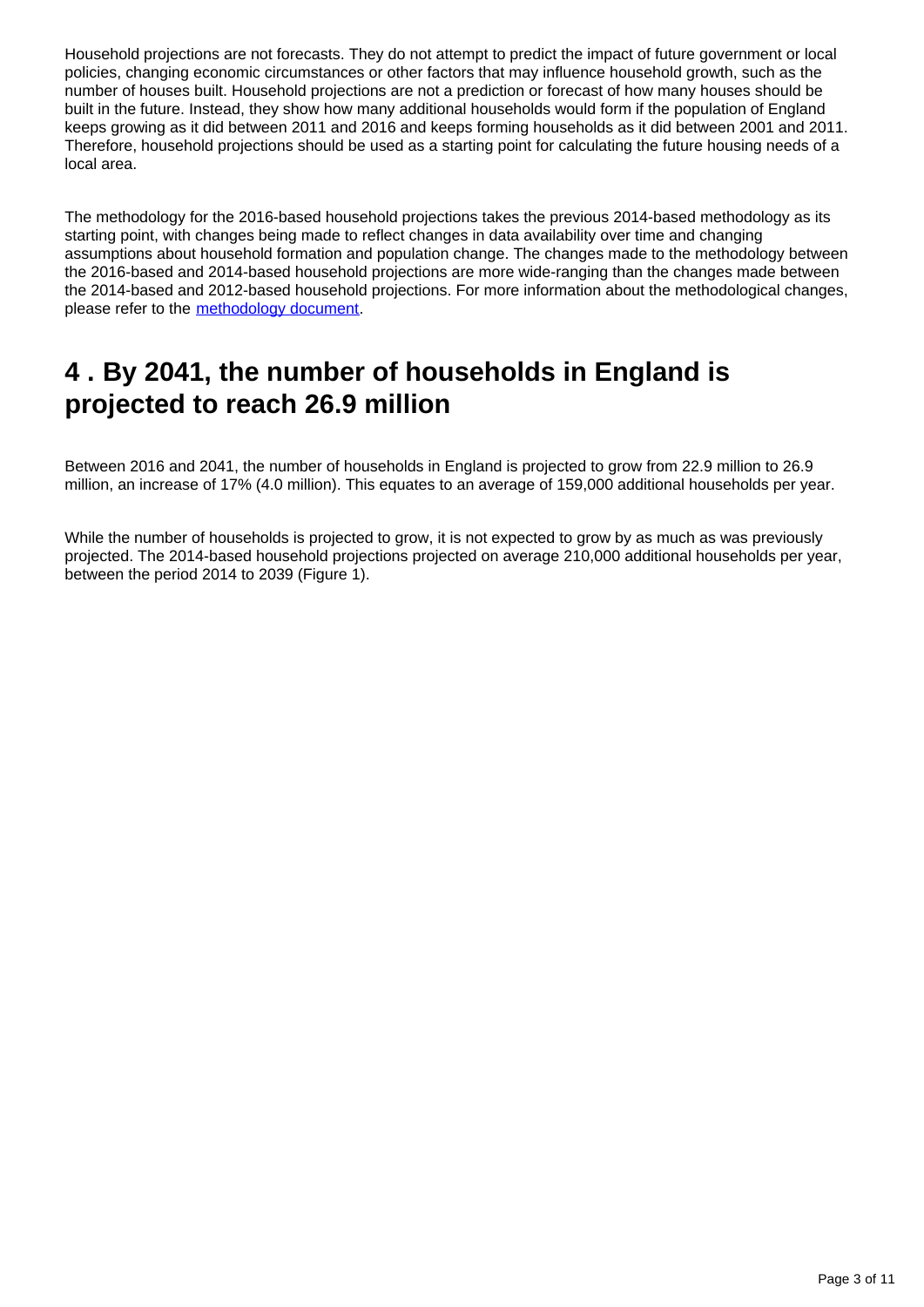#### **Figure 1: Projected number of households, 2016-based and 2014-based projections**

#### **England, 2001 to 2039**

### Figure 1: Projected number of households, 2016-based and 2014-based projections

England, 2001 to 2039



**Source: Office for National Statistics**

### <span id="page-3-0"></span>**5 . The largest growth is in households headed by older people**

Households headed by someone aged 65 years and over are projected to increase by 54% by 2041, while those headed by someone aged under 65 years are projected to grow by just 3%.

88% of the total growth of households in England between 2016 and 2041 is for households headed by someone aged 65 years and over. This is due mainly to the growing proportion of older people in the population.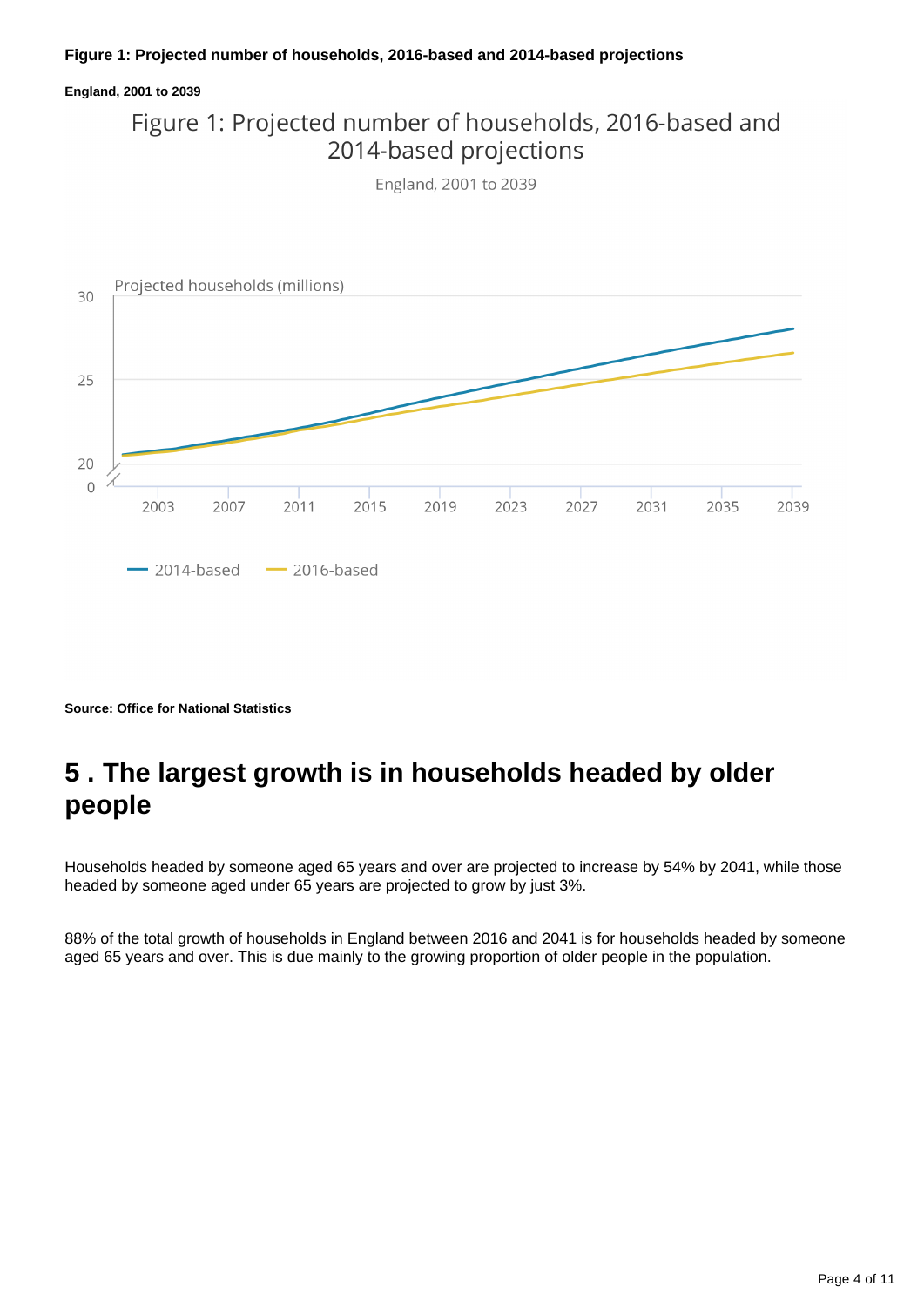#### **Figure 2: Projected households by age of head of household**



#### **Source: Office for National Statistics**

Of the older age groups, the largest projected growth in households is among those where the household head is aged 85 years and over. The number of these households is projected to more than double, reaching 2.0 million by 2041.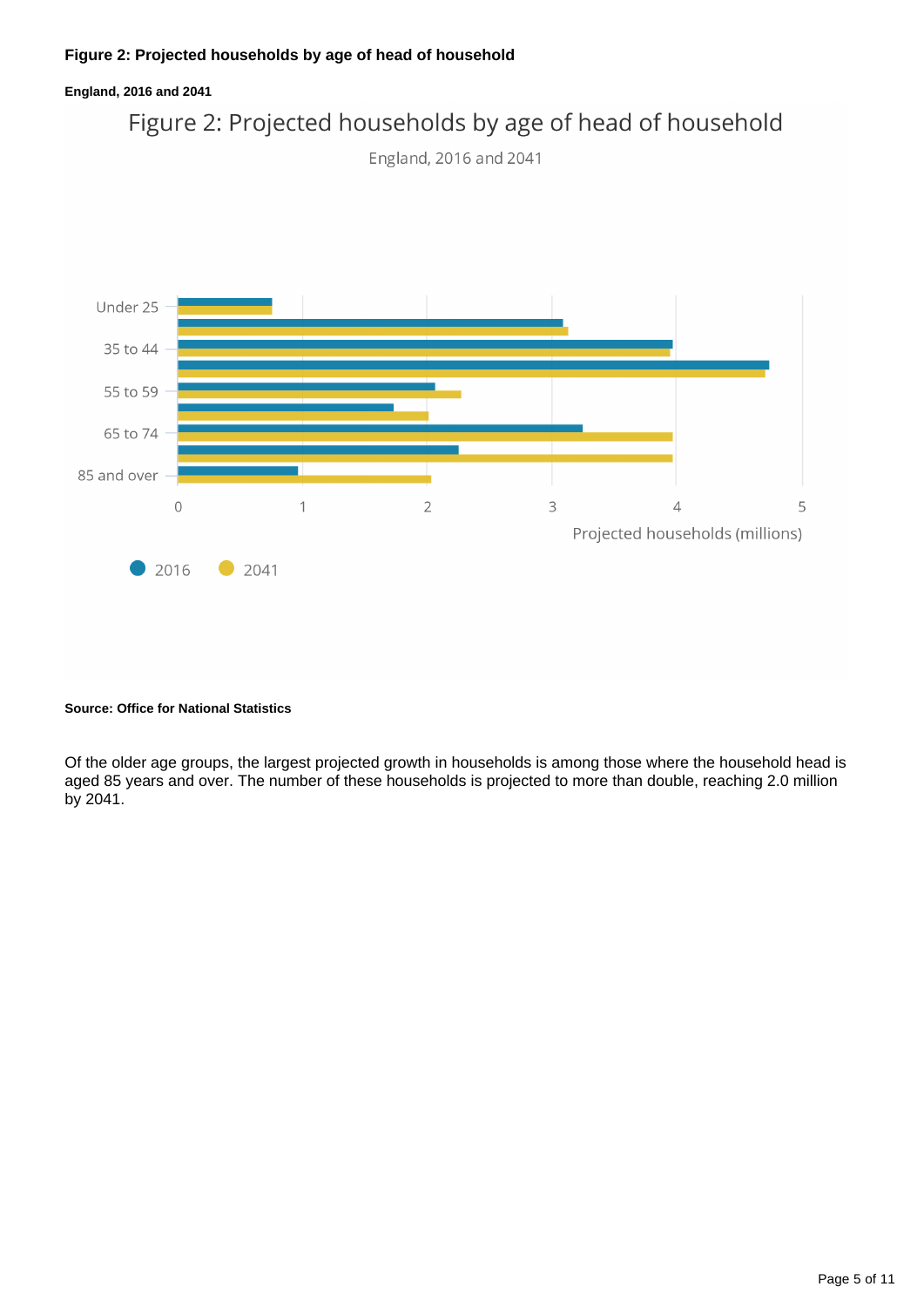| Age            | Mid-2016  | Mid-2041  | Total change 2016<br>to 2041 | Annual average change<br>2016 to 2041 | Percentage change<br>2016 to 2041 |
|----------------|-----------|-----------|------------------------------|---------------------------------------|-----------------------------------|
| Under 25       | 758,000   | 759,000   | 1,000                        | 100                                   | 0%                                |
| 25 to 34       | 3,095,000 | 3,143,000 | 48,000                       | 1,900                                 | 2%                                |
| 35 to 44       | 3,979,000 | 3,945,000 | $-34,000$                    | $-1,400$                              | $-1%$                             |
| 45 to 54       | 4,753,000 | 4,721,000 | $-32,000$                    | $-1,300$                              | $-1\%$                            |
| 55 to 59       | 2,074,000 | 2,278,000 | 204,000                      | 8,200                                 | 10%                               |
| 60 to 64       | 1,741,000 | 2,023,000 | 282,000                      | 11,300                                | 16%                               |
| 65 to 74       | 3,254,000 | 3,970,000 | 717,000                      | 28,700                                | 22%                               |
| 75 to 84       | 2,262,000 | 3,975,000 | 1,713,000                    | 68,500                                | 76%                               |
| 85 and<br>over | 969,000   | 2,040,000 | 1,071,000                    | 42,800                                | 111%                              |

**Table 1: Projected households by age of head of household, England, 2016 to 2041**

Source: Office for National Statistics

Notes:

1. Figures may not sum due to rounding.

# <span id="page-5-0"></span>**6 . The highest household growth is projected to take place in London**

The number of households is projected to grow in every region in England by 2041. London is the region where the largest growth in households is projected to take place. The number of households in London is projected to increase by nearly one-quarter (24%) during the period 2016 to 2041, from 3.4 million to 4.3 million.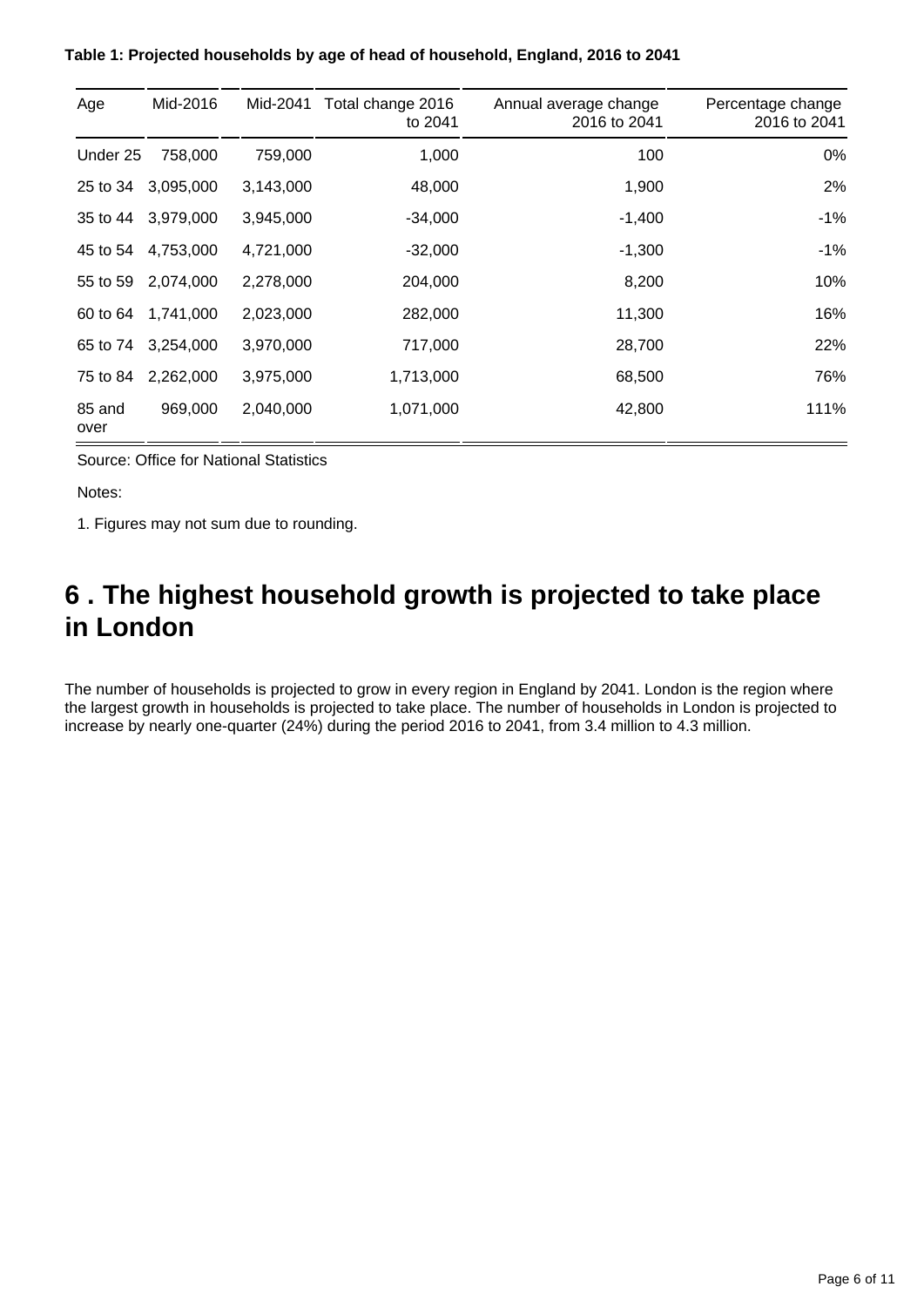#### **Table 2: Projected households for English regions, 2016 to 2041**

|                             | Mid-2016   | Mid-2041   | Percentage change 2016 to<br>2041 |
|-----------------------------|------------|------------|-----------------------------------|
| London                      | 3,447,000  | 4,292,000  | 24%                               |
| East                        | 2,528,000  | 3,065,000  | 21%                               |
| South East                  | 3,705,000  | 4,431,000  | 20%                               |
| South West                  | 2,357,000  | 2,799,000  | 19%                               |
| East Midlands               | 1,968,000  | 2,312,000  | 18%                               |
| West Midlands               | 2,367,000  | 2,743,000  | 16%                               |
| Yorkshire and The<br>Humber | 2,278,000  | 2,545,000  | 12%                               |
| North West                  | 3,084,000  | 3,424,000  | 11%                               |
| North East                  | 1,151,000  | 1,243,000  | 8%                                |
| England                     | 22,885,000 | 26,855,000 | 17%                               |

Source: Office for National Statistics

Notes:

1. Figures may not sum due to rounding.

Household growth in the north of England is projected to take place at a slower rate than the rest of the country. The North East is the slowest growing region, where the number of households is projected to increase by 8% (92,000) by 2041.

### <span id="page-6-0"></span>**7 . The number of households is projected to grow in nearly all local authorities by 2041**

Numbers of households are projected to grow in all but five local authorities by 2041. Table 3 shows the local authorities with the highest projected percentage change in households from 2016 to 2041. Five of the fastest growing local authorities are in London, with the fastest growing of all being Tower Hamlets.

Although every region in England is projected to grow by 2041, there are considerable differences at the local authority level; slower growing regions can contain faster growing local authorities and the other way around.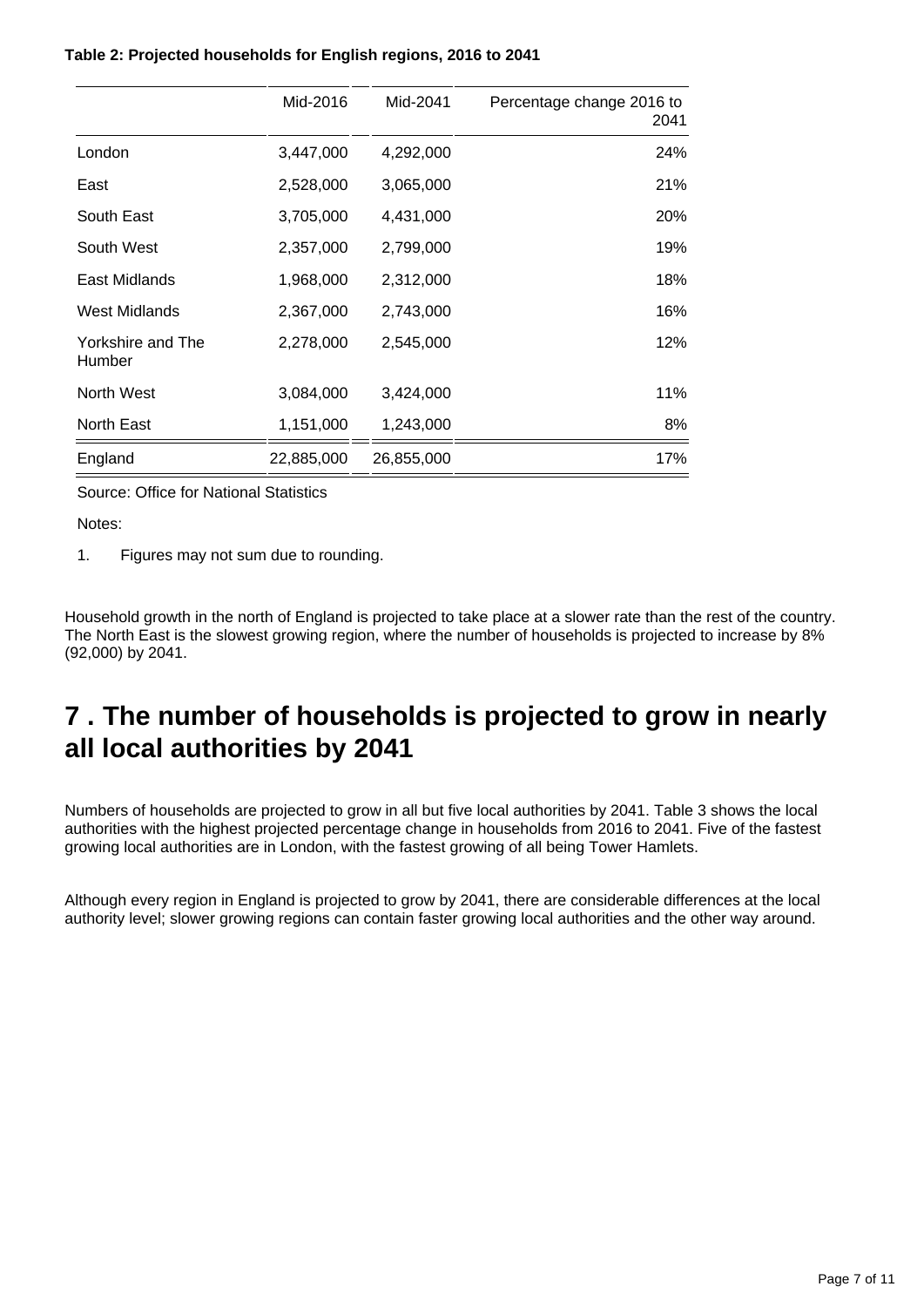| Local authority                | Region             | Mid-<br>2016 | Mid-<br>2041 | 2041   | Total change 2016 to Percentage change 2016 to<br>2041 |
|--------------------------------|--------------------|--------------|--------------|--------|--------------------------------------------------------|
| <b>Tower Hamlets</b>           | London             | 120,600      | 176,700      | 56,100 | 47%                                                    |
| Corby                          | East<br>Midlands   | 27,500       | 38,000       | 10,500 | 38%                                                    |
| Barking and<br>Dagenham        | London             | 75,400       | 103,400      | 28,000 | 37%                                                    |
| Coventry                       | West<br>Midlands   | 140,100      | 188,900      | 48,800 | 35%                                                    |
| Hackney                        | London             | 113,300      | 152,700      | 39,400 | 35%                                                    |
| <b>Aylesbury Vale</b>          | South East         | 75,900       | 101,900      | 26,000 | 34%                                                    |
| Greenwich                      | London             | 107,500      | 142,500      | 35,000 | 33%                                                    |
| Central<br><b>Bedfordshire</b> | East of<br>England | 113,100      | 149,800      | 36,600 | 32%                                                    |
| Dartford                       | South East         | 42,900       | 56,800       | 13,900 | 32%                                                    |
| Redbridge                      | London             | 105,500      | 138,600      | 33,100 | 31%                                                    |

**Table 3: Local authorities in England with the highest projected household growth between 2016 and 2041**

Source: Office for National Statistics

Notes:

1. Figures may not sum due to rounding.

Table 4 shows Barrow-in-Furness is projected to have the largest percentage decrease in households between 2016 and 2041, with a decrease of 7%. This is followed by Copeland and City of London, both with decreases of 6%. It is important to note the actual change in the number of households when reviewing the projections for smaller local authorities, as large percentage changes can come from comparatively small changes in the number of households. The changes seen for the City of London and Isles of Scilly result from declines of 200 and 40 households respectively.

|  |  |  |  | Table 4: Local authorities in England with projected household decreases between 2016 and 2041 |
|--|--|--|--|------------------------------------------------------------------------------------------------|
|  |  |  |  |                                                                                                |
|  |  |  |  |                                                                                                |

| Local authority              | Region                             | Mid-<br>2016 | Mid-<br>2041 | Total change 2016<br>to 2041 | Percentage change 2016<br>to 2041 |
|------------------------------|------------------------------------|--------------|--------------|------------------------------|-----------------------------------|
| Barrow-in-<br><b>Furness</b> | North West 31,100                  |              | 29.100       | $-2,000$                     | -7%                               |
| Copeland                     | North West 30,000                  |              | 28.100       | $-1,900$                     | -6%                               |
| City of London               | London                             | 3.800        | 3,600        | $-200$                       | -6%                               |
| <b>Isles of Scilly</b>       | South West                         | 1.100        | 1,000        | -40                          | -4%                               |
| Richmondshire                | Yorkshire and The 21,900<br>Humber |              | 21,600       | $-300$                       | $-2\%$                            |

Source: Office for National Statistics

Notes:

1. Figures may not sum due to rounding.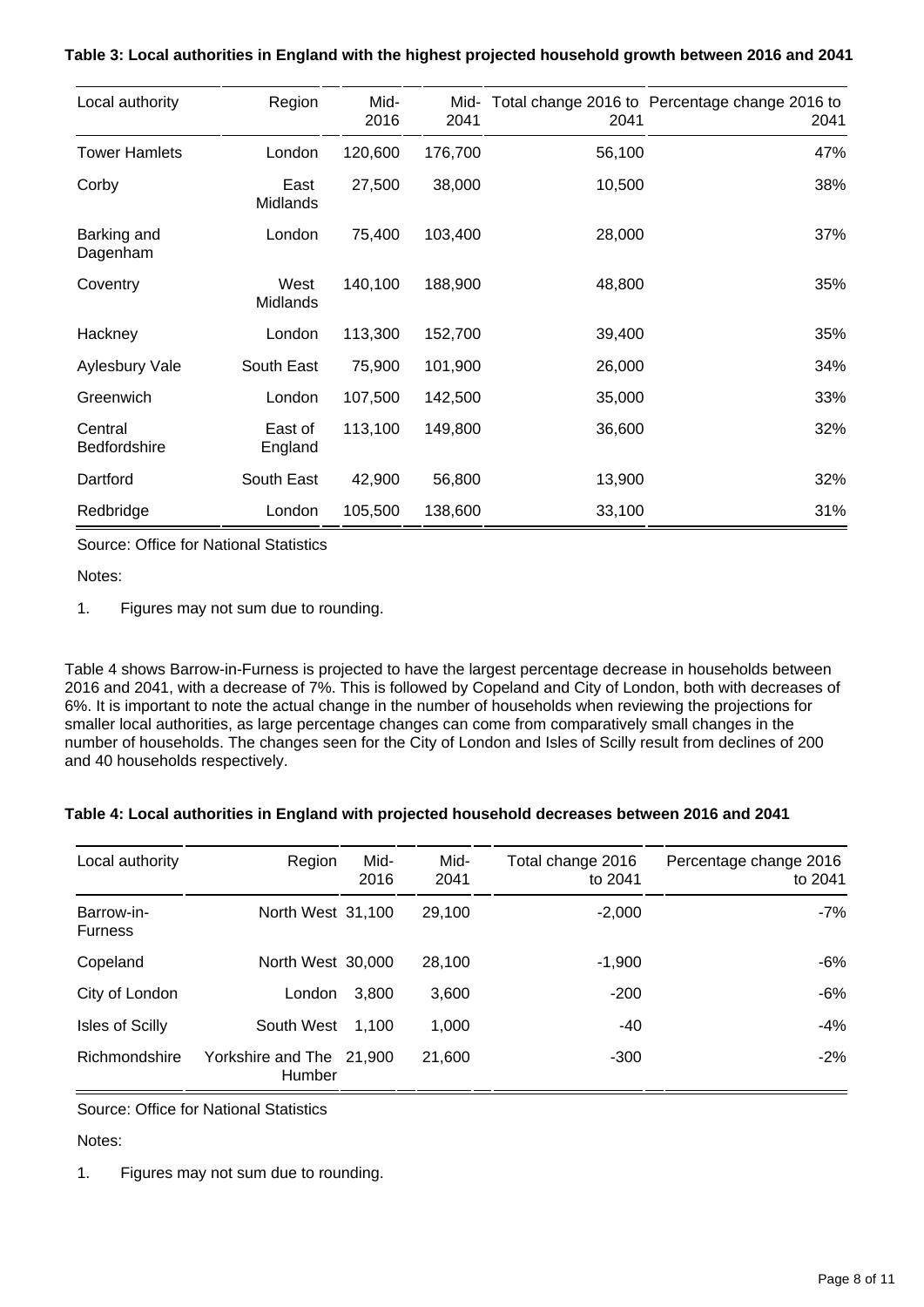Figure 3 is an interactive tool that illustrates how the number of households in each local authority in England is projected to change. By choosing a local authority, you will see the total change in the number of households alongside the 2016 and 2041 projected numbers of households.

#### **Figure 3: Projected percentage change in number of households for local authorities in England, 2016 to 2041**

Source: Office for National Statistics

# <span id="page-8-0"></span>**8 . Testing alternative assumptions**

Variant population projections are based on alternative assumptions about future fertility, mortality and migration. These illustrate what the population would look like if one or more assumptions are varied and provide an indication of uncertainty.

Population projection variants are produced on the national level and can be input into the household projections system to produce household projection variants. These variant household projections are intended to help demonstrate the drivers of household growth; when compared with the principal projection, which represents the most likely scenario for household growth.

The high fertility assumptions have the smallest effect on the household projections; these assumptions increase the household growth rate by an average of 1,000 households per year. This is because even if additional children are born, there is limited potential for them to reach the age at which they could become a head of household during the 25-year projection.

The low life expectancy assumptions have a larger impact on the number of projected households than the fertility assumptions. The low life expectancy variant projects on average 19,000 fewer households per year than the principal variant. The high migration variant projects 31,000 additional households per year, while the low migration variant reduces the principal projection by the same amount per year (Figure 4).

The zero migration variant allows us to illustrate the proportion of household growth in the principal household projection that can be attributed to migration. This includes both international migration and cross-border migration between England and other countries of the UK.

Figure 5 shows that the zero migration variant assumptions have a larger impact on the projected number of households compared with the other variants, resulting in 58,000 fewer households per year than the principal projection. This suggests that net migration accounts for 37% of projected household growth between 2016 and 2041, with natural change (the difference between the number of births and the number of deaths) accounting for 63% of projected household growth over the same period.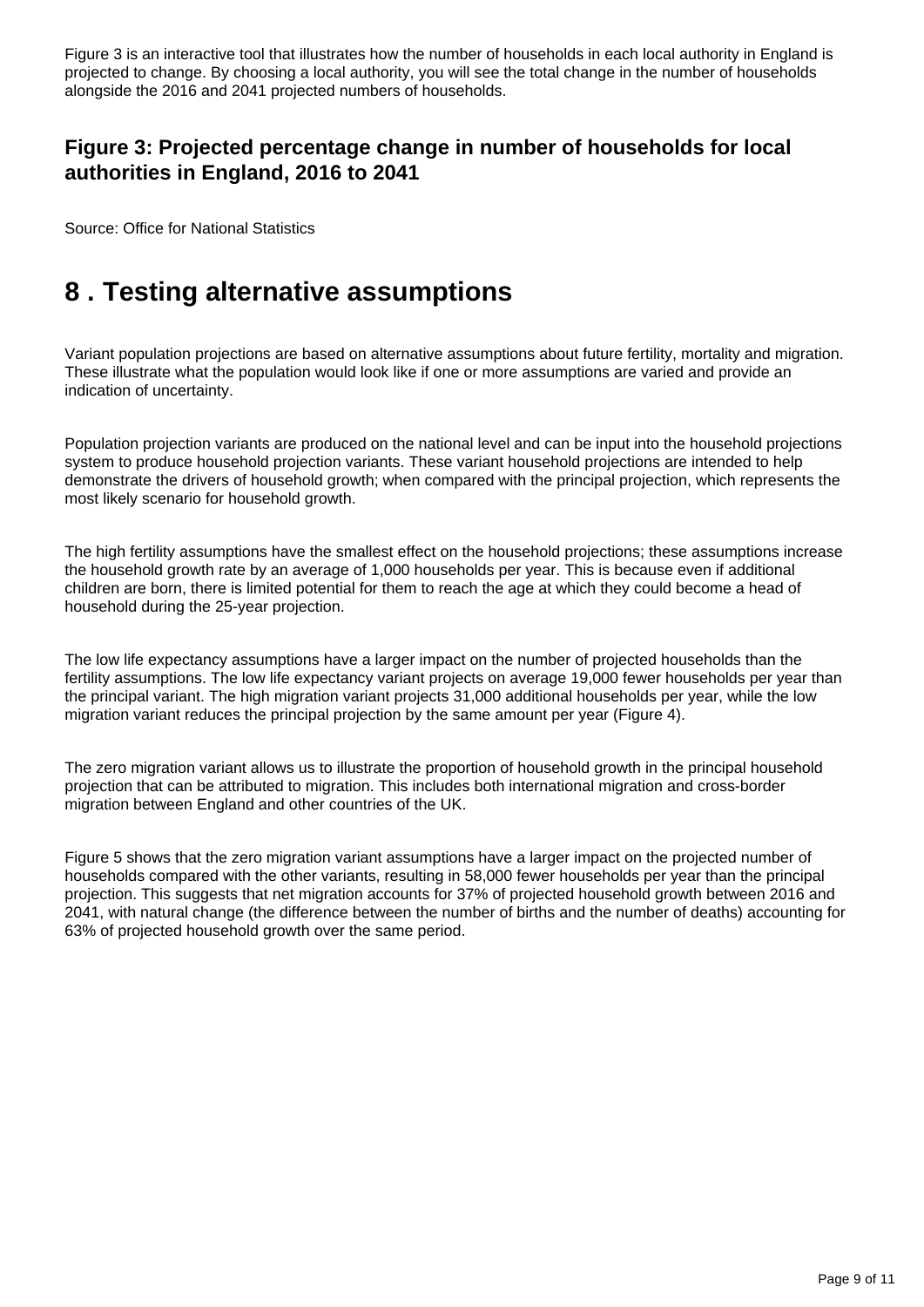#### **Figure 4: Projected number of households, principal household projection compared with variant household projections**

#### **England, 2016 to 2041**

### Figure 4: Projected number of households, principal household projection compared with variant household projections

England, 2016 to 2041



**Source: Office for National Statistics**